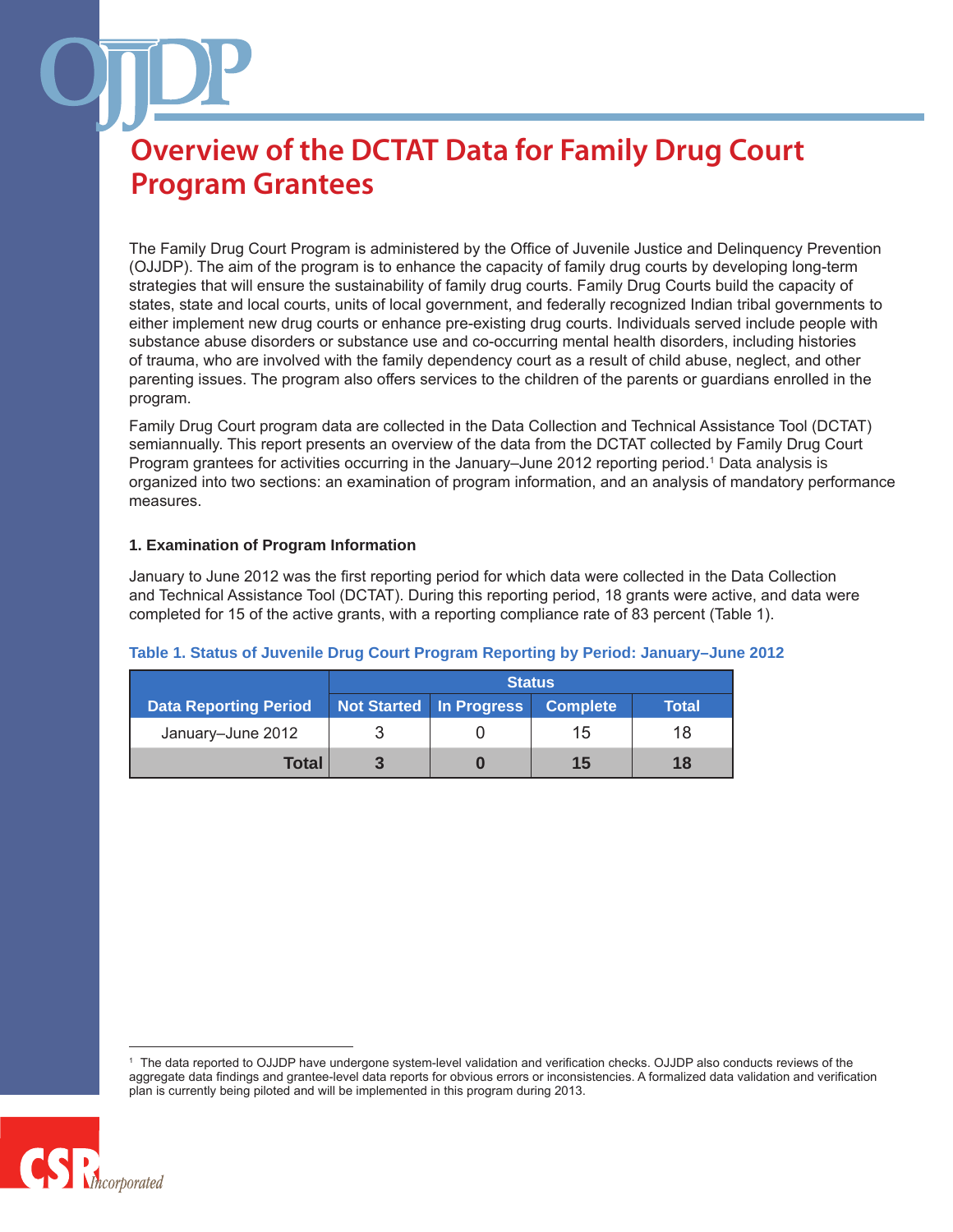In examining grant amounts by state, based on current and active Family Drug Court Program grants, Washington State received the most funds, followed by Texas. A more comprehensive comparison of state award amounts is shown in Table 2.

| <b>Grantee State</b> | N              | <b>Grant Amount (Dollars)</b> |
|----------------------|----------------|-------------------------------|
| AL                   | $\mathbf 1$    | \$550,000                     |
| CA                   | 1              | 349,962                       |
| <b>GA</b>            | $\overline{1}$ | 349,969                       |
| IL.                  | 1              | 649,727                       |
| <b>MD</b>            | $\mathbf{1}$   | 492,284                       |
| ΜI                   | 1              | 550,000                       |
| <b>MN</b>            | $\overline{1}$ | 333,244                       |
| <b>MO</b>            | 1              | 324,965                       |
| <b>MT</b>            | $\overline{1}$ | 348,718                       |
| <b>NC</b>            | 1              | 497,840                       |
| <b>NV</b>            | $\overline{1}$ | 642,201                       |
| OH                   | 1              | 291,683                       |
| OK                   | $\mathbf{1}$   | 650,000                       |
| <b>TX</b>            | $\overline{2}$ | 900,000                       |
| <b>WA</b>            | $\overline{2}$ | 995,245                       |
| WI                   | 1              | 650,000                       |

### **Table 2. Total Grant Amount by State (Dollars): January–June 2012**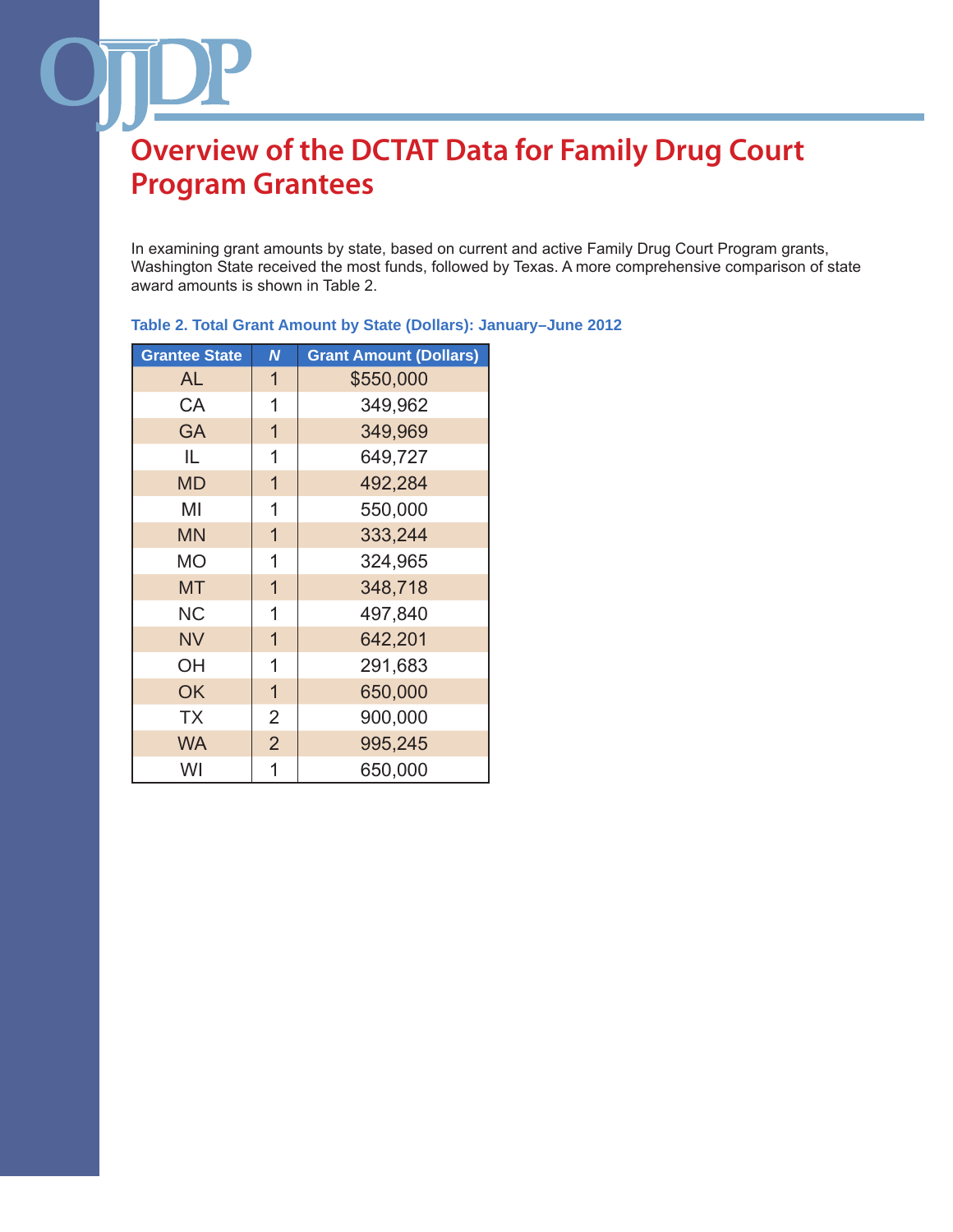Analysis of implementing agencies for this period revealed that 44 percent of the programs were implemented by a unit of local government (*n* = 8). Other government agencies followed at 17 percent (*n* = 3). (See Figure 1.)



### **Figure 1. Grants by Implementing Organization Type (Percent): January–June 2012 (***N* **= 18)**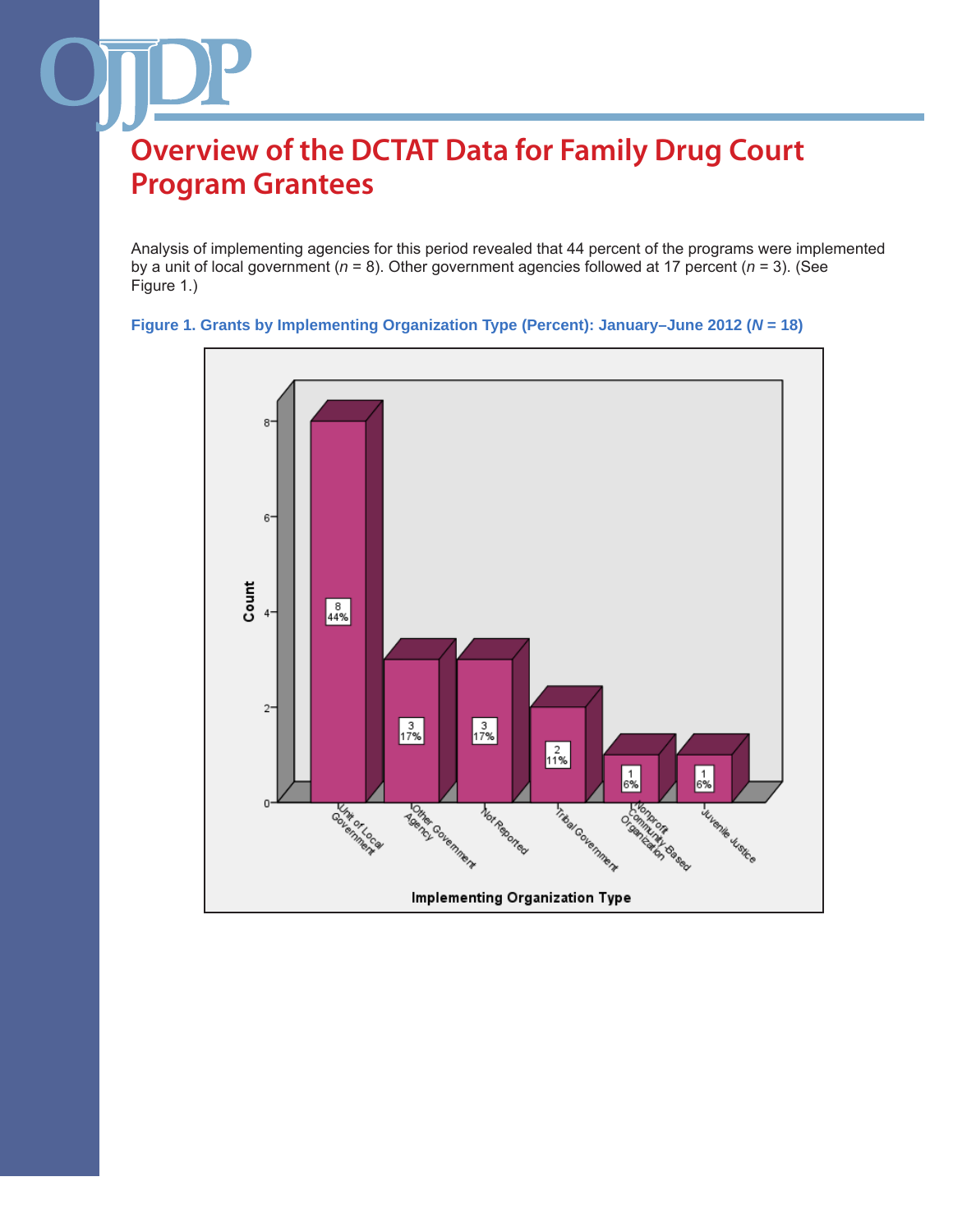Table 3 provides an aggregate of demographic data during the January–June 2012 reporting period. More specifically, the numbers in this table represent the population actually served by Family Drug Court program grantees during their project period. Targeted services include any services or approaches specifically designed to meet the needs of the population (e.g., gender-specific, culturally based, developmentally appropriate services).

#### **Table 3. Target Population: January–June 2012**

|                        | <b>Population</b>                          | <b>Grantees Serving Group</b><br><b>During Project Period</b> |
|------------------------|--------------------------------------------|---------------------------------------------------------------|
| <b>RACE/ETHNICITY</b>  | American Indian/Alaskan Native             | 6                                                             |
|                        | Asian                                      | $\overline{2}$                                                |
|                        | <b>Black/African American</b>              | $\boldsymbol{8}$                                              |
|                        | Hispanic or Latino (of Any Race)           | 6                                                             |
|                        | Native Hawaiian and Other Pacific Islander | $\Omega$                                                      |
|                        | Other Race                                 | 1                                                             |
|                        | White/Caucasian                            | 13                                                            |
|                        | Youth Population Not Served Directly       | $\mathbf{0}$                                                  |
| <b>JUSTICE SYSTEM</b>  | At-risk population (No Prior Offense)      | 10                                                            |
| <b>STATUS</b>          | First-time Offenders                       | 9                                                             |
|                        | <b>Repeat Offenders</b>                    | $\overline{7}$                                                |
|                        | Sex Offenders                              | 0                                                             |
|                        | <b>Status Offenders</b>                    | 3                                                             |
|                        | <b>Violent Offenders</b>                   | 0                                                             |
|                        | Youth Population Not Served Directly       | $\overline{2}$                                                |
| <b>GENDER</b>          | Male                                       | 14                                                            |
|                        | Female                                     | 14                                                            |
|                        | Youth Population Not Served Directly       | 0                                                             |
| <b>AGE</b>             | $0 - 10$                                   | 6                                                             |
|                        | $11 - 18$                                  | $\overline{7}$                                                |
|                        | Over 18                                    | 14                                                            |
|                        | Youth Population Not Served Directly       | $\Omega$                                                      |
| <b>GEOGRAPHIC AREA</b> | Rural                                      | 10                                                            |
|                        | Suburban                                   | 6                                                             |
|                        | <b>Tribal</b>                              | $\overline{2}$                                                |
|                        | Urban                                      | 7                                                             |
|                        | Youth Population Not Served Directly       | $\mathbf{0}$                                                  |
| <b>OTHER</b>           | <b>Mental Health</b>                       | 11                                                            |
|                        | <b>Substance Abuse</b>                     | 15                                                            |
|                        | Truant/Dropout                             | 4                                                             |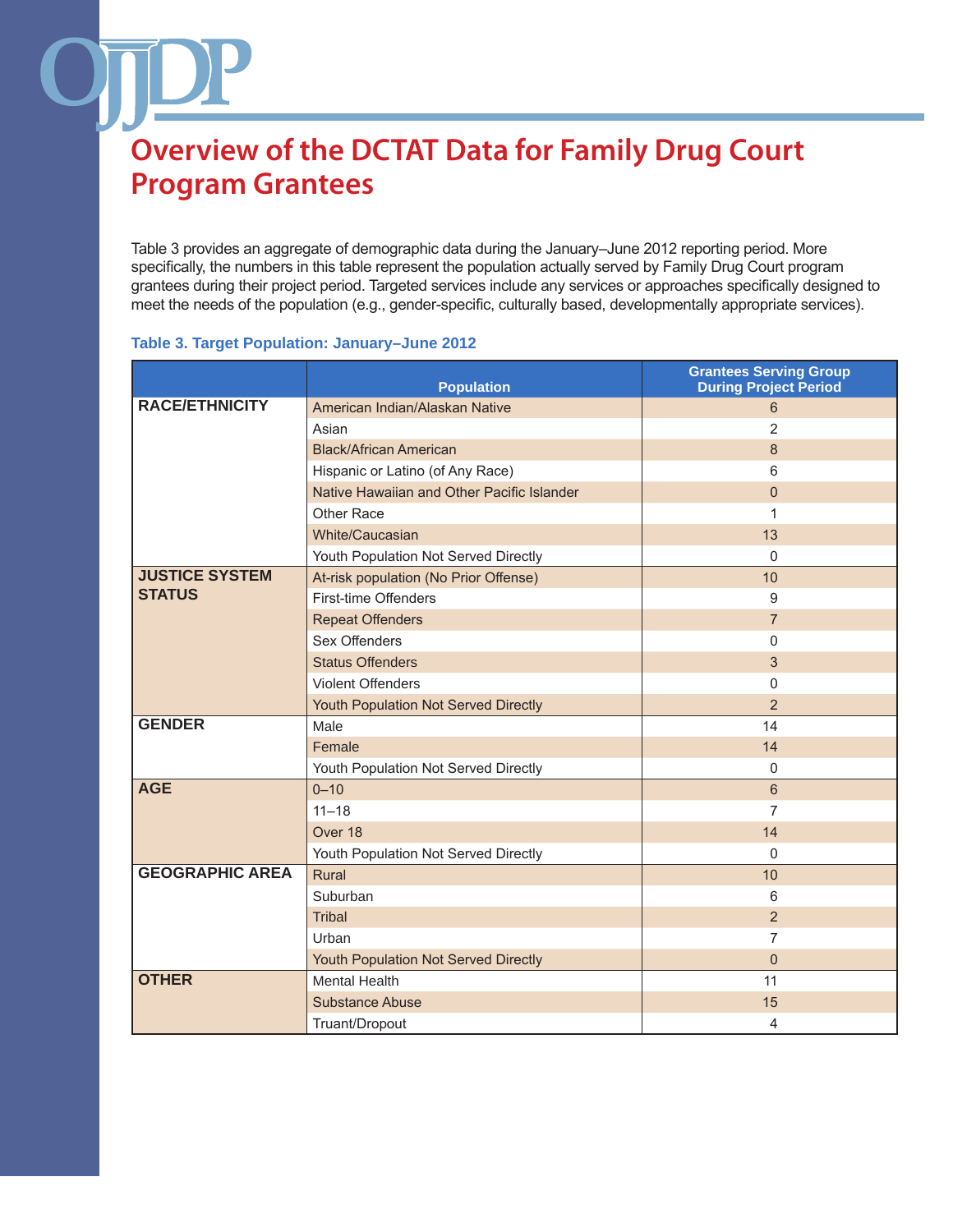#### **2. Analysis of Core Measures**

Evidence-based programs and practices include program models that have been shown, through rigorous evaluation and replication, to be effective at preventing or reducing juvenile delinquency or related risk factors. Figure 2 shows that during January–June 2012, about 67 percent of grantees (*n* = 10) implemented \$4,732,260 in evidence-based programs and/or practices.

#### **Figure 2. Percentage of Programs Implementing Evidence-Based Programs and/or Practices: January–June 2012**

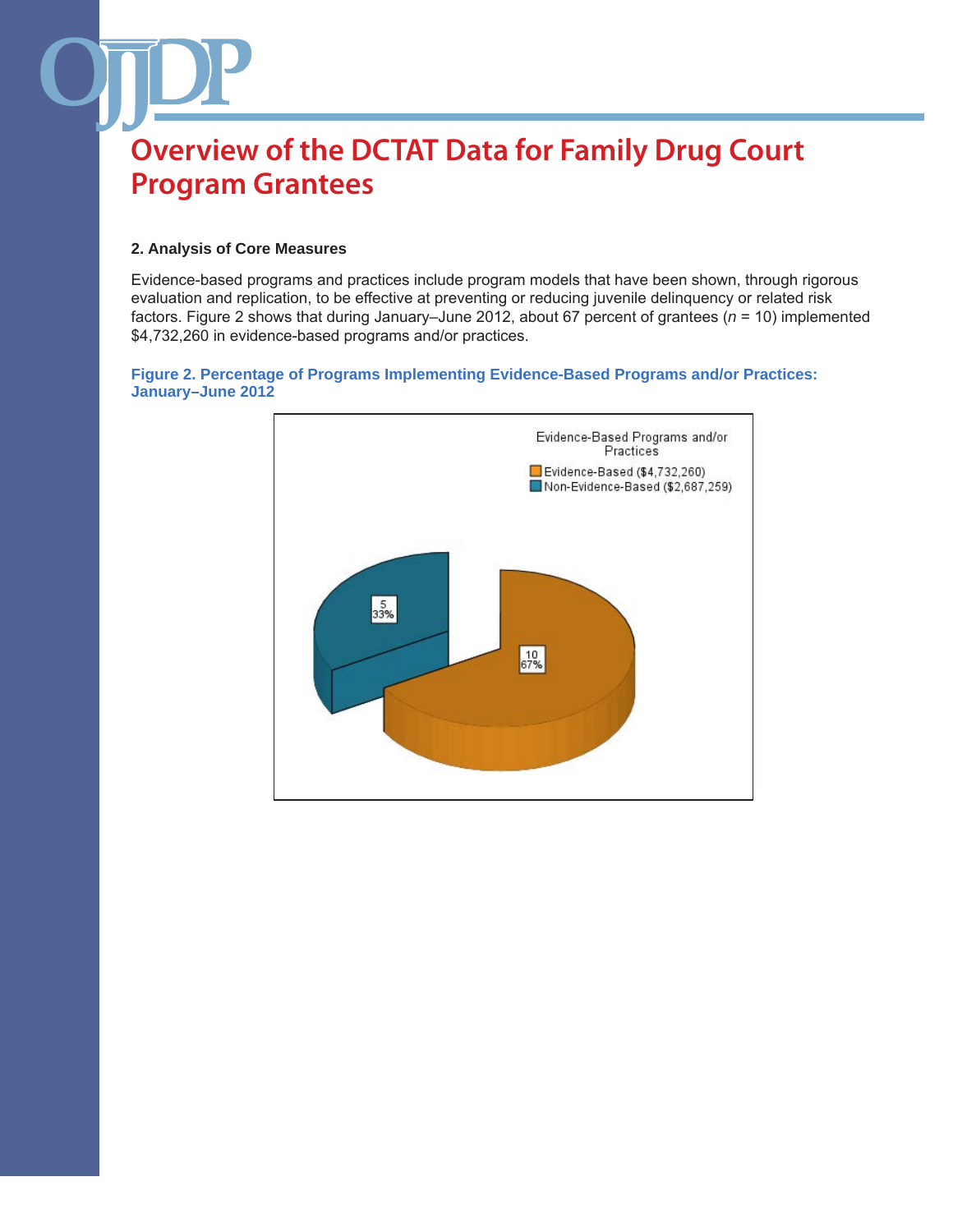In all, 259 parents or guardians were served by various programs funded by the Family Drug Court Program grant. Furthermore, 191 additional family members were served by the program. In all, 27 percent of enrolled parents and guardians successfully exited the court having completed all requirements during the reporting period.

Data are collected to determine the number of parents or guardians who demonstrate a positive change for a targeted behavior in each reporting period. Target behaviors measure a positive change in behavior among program participants. Table 4 lists short-term percentages for the specified target behavior during January– June 2012. Sixty-five percent of parents or guardians served by the program exhibited a desired short-term change in those target behaviors that were tracked during the reporting period.

#### **Table 4. Short-term Performance Data on Target Behaviors (Tracked for Parents/Guardians): January–June 2012**

| <b>Target Behavior</b>      | <b>Parents/Guardians</b><br><b>Receiving Services</b><br>for Target Behavior | <b>Parents/Guardians</b><br>with Noted<br><b>Behavioral Change</b> | <b>Percent of Parents/</b><br><b>Guardians with Noted</b><br><b>Behavioral Change</b> |
|-----------------------------|------------------------------------------------------------------------------|--------------------------------------------------------------------|---------------------------------------------------------------------------------------|
| Substance Use               | 247                                                                          | 163                                                                | 66                                                                                    |
| <b>Social Competence</b>    | 42                                                                           | 17                                                                 | 40                                                                                    |
| <b>Job Skills</b>           | 29                                                                           | 29                                                                 | 100                                                                                   |
| <b>Employment Status</b>    | 55                                                                           | 29                                                                 | 53                                                                                    |
| <b>Family Relationships</b> | 50                                                                           | 38                                                                 | 76                                                                                    |
| <b>Total</b>                | 423                                                                          | 276                                                                | 65                                                                                    |

Since this is the first reporting period for which data have been reported, there were too few data points to analyze. Long-term behavioral change data will be included in the next data memo.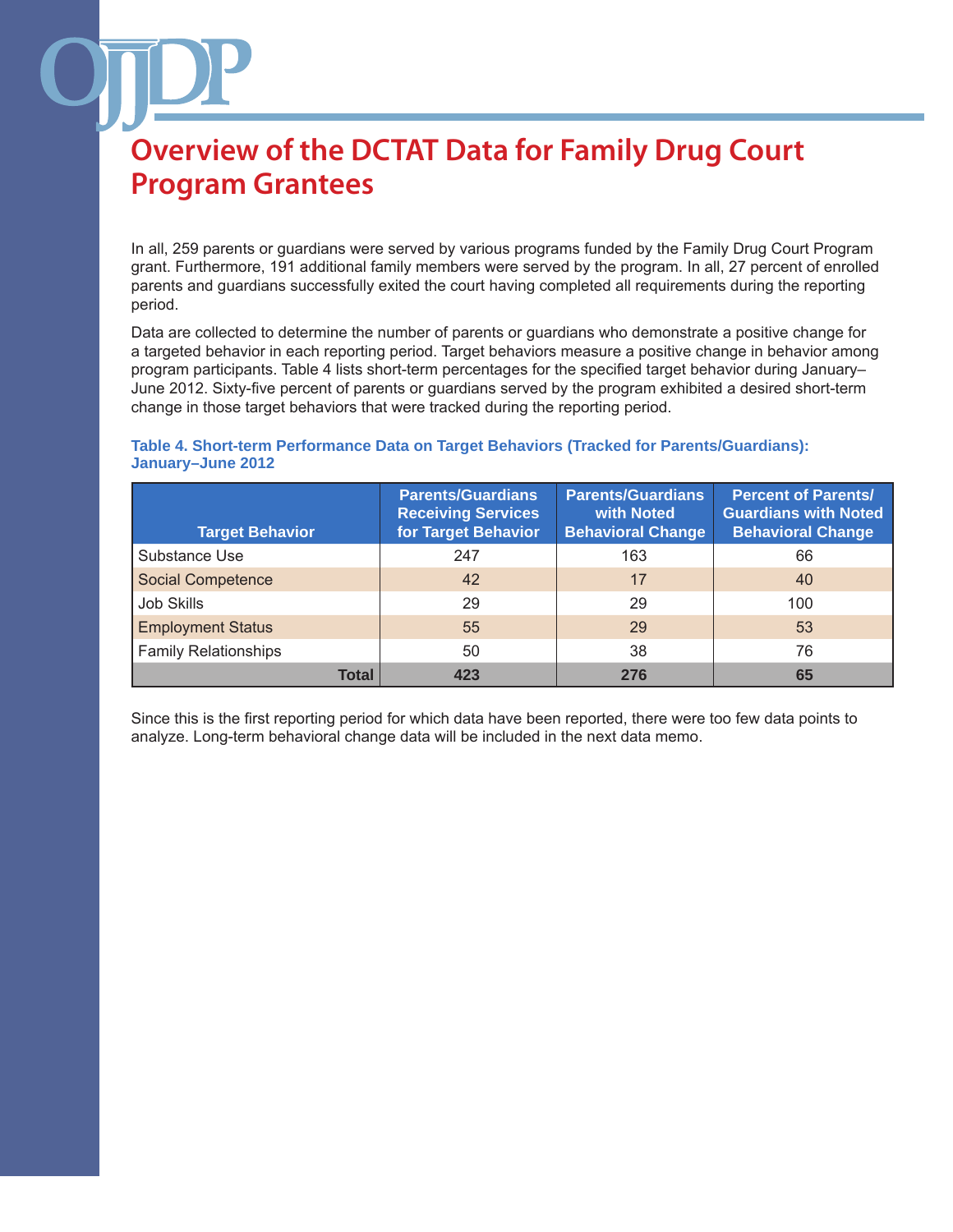The Family Drug Court program serves not only parents and family members, but also the children of the families involved in the court system. Table 5 provides performance data for children served by the Family Drug Court program during the reporting period. In January–June 2012, 196 children were placed in out-of-home care and 219 were in permanent placement. On average, children remain in out-of-home care for 100 days. A total of 63 children were reunited with their families after being removed from home and placed in temporary placement, while parental rights were terminated for 9 parents or guardians.

**Table 5. Performance Measures Reflecting Children's Condition While Parents or Guardians Are Being Served by Family Drug Court Programs: January–June 2012**

| <b>Performance Measure</b>                                                                         | <b>Youth</b> | <b>Percent</b> |
|----------------------------------------------------------------------------------------------------|--------------|----------------|
| Number of children placed in out-of-home care                                                      | 196          | 50%            |
| Average length of stay for children in out-of-home care                                            | 100 days     | N/A            |
| Number of children reunited after being removed from the<br>home and placed in temporary placement | 63           | 38%            |
| Number of parents or guardians whose parental rights were<br>terminated                            | 9            | 4%             |
| Number of children in permanent placement                                                          | 219          | N/A            |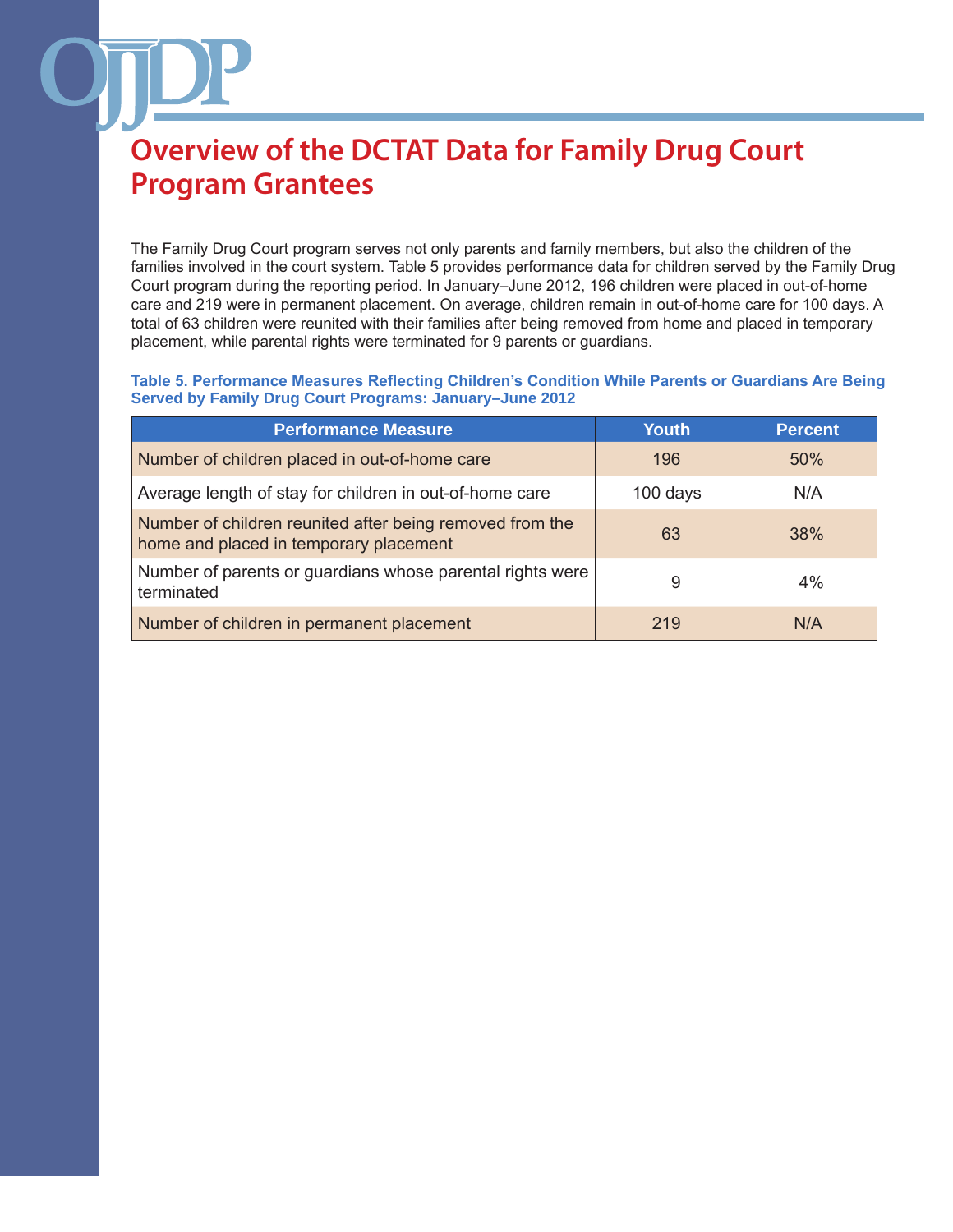A number of services are provided to parents or guardians served by the Family Drug Court Program, including substance use counseling/services, mental health services, housing services, and other types of services. In January–June 2012, 188 parents or guardians were enrolled in substance use counseling/services. Figure 3 illustrates the number of other programs in which parents or guardians enrolled. During the reporting period, the average length of program stay of enrolled parents or guardians was 254 days. Table 6 provides data that indicate the number of parents assessed as needing the specified services, and those that actually enrolled in the services provided.



#### **Figure 3. Parents or Guardians Enrolled in Provided Services: January–June 2012**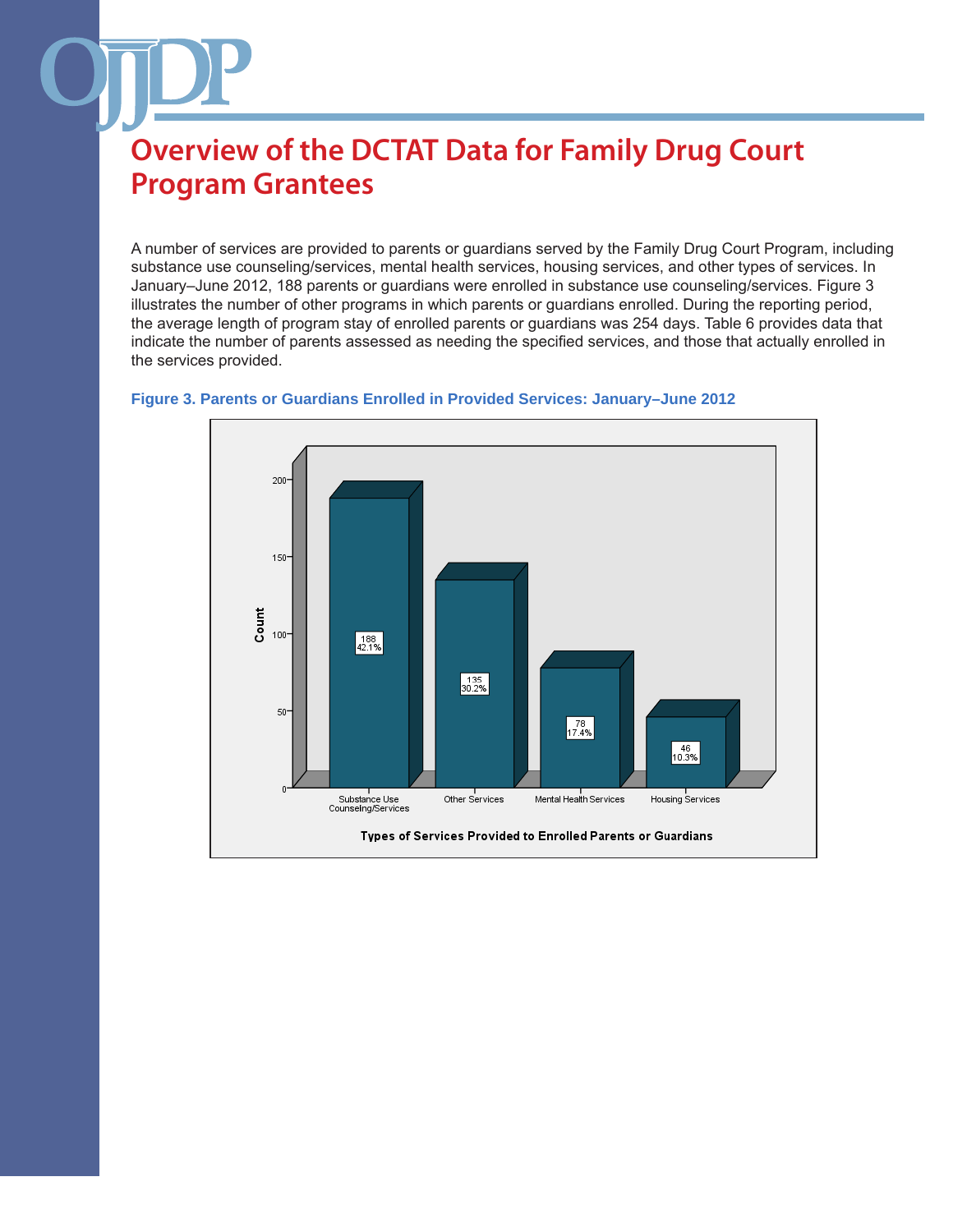### **Table 6. Services Provided to Enrolled Parents or Guardians: January–June 2012**

| <b>Services Provided to Enrolled Parents or Guardians</b>                                                                     |     |
|-------------------------------------------------------------------------------------------------------------------------------|-----|
| Number of enrolled parents or guardians assessed as needing substance use counseling/<br>services during the reporting period | 171 |
| Number of enrolled parents or guardians enrolled in substance use counseling/services<br>during the reporting period          | 188 |
| Number of enrolled parents or guardians assessed as needing mental health services during<br>the reporting period             | 84  |
| Number of enrolled parents or guardians enrolled in mental health services during the<br>reporting period                     | 78  |
| Number of enrolled parents or guardians assessed as needing housing services during the<br>reporting period                   | 90  |
| Number of enrolled parents or guardians who successfully found housing during the reporting<br>period                         | 46  |
| Number of enrolled parents or guardians assessed as needing other services during the<br>reporting period                     | 116 |
| Number of enrolled parents or guardians enrolled in other services during the reporting period                                | 135 |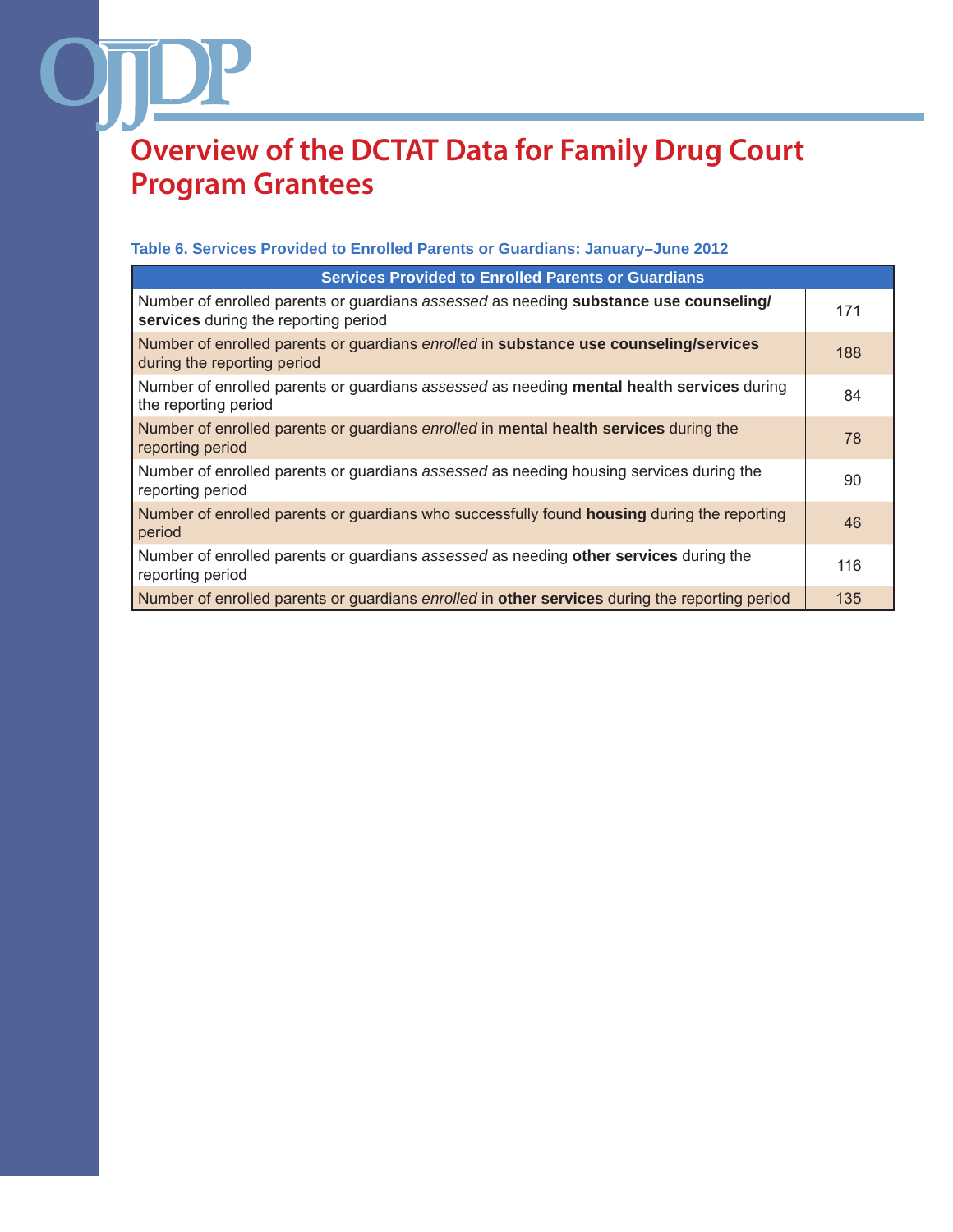A number of services are also provided to additional family members served by the Family Drug Court Program, including substance use counseling/services, mental health services, housing services, and other types of services. In January–June 2012, the largest number of additional family members were enrolled in other types of services (*n* = 106), followed by mental health services (*n* = 40). Figure 4 illustrates the number of other programs in which parents or guardians enrolled. Table 7 provides data that indicate the number of additional family members assessed as needing the specified services, and those that actually enrolled in the services provided.



#### **Figure 4. Additional Family Members Enrolled in Provided Services: January–June 2012**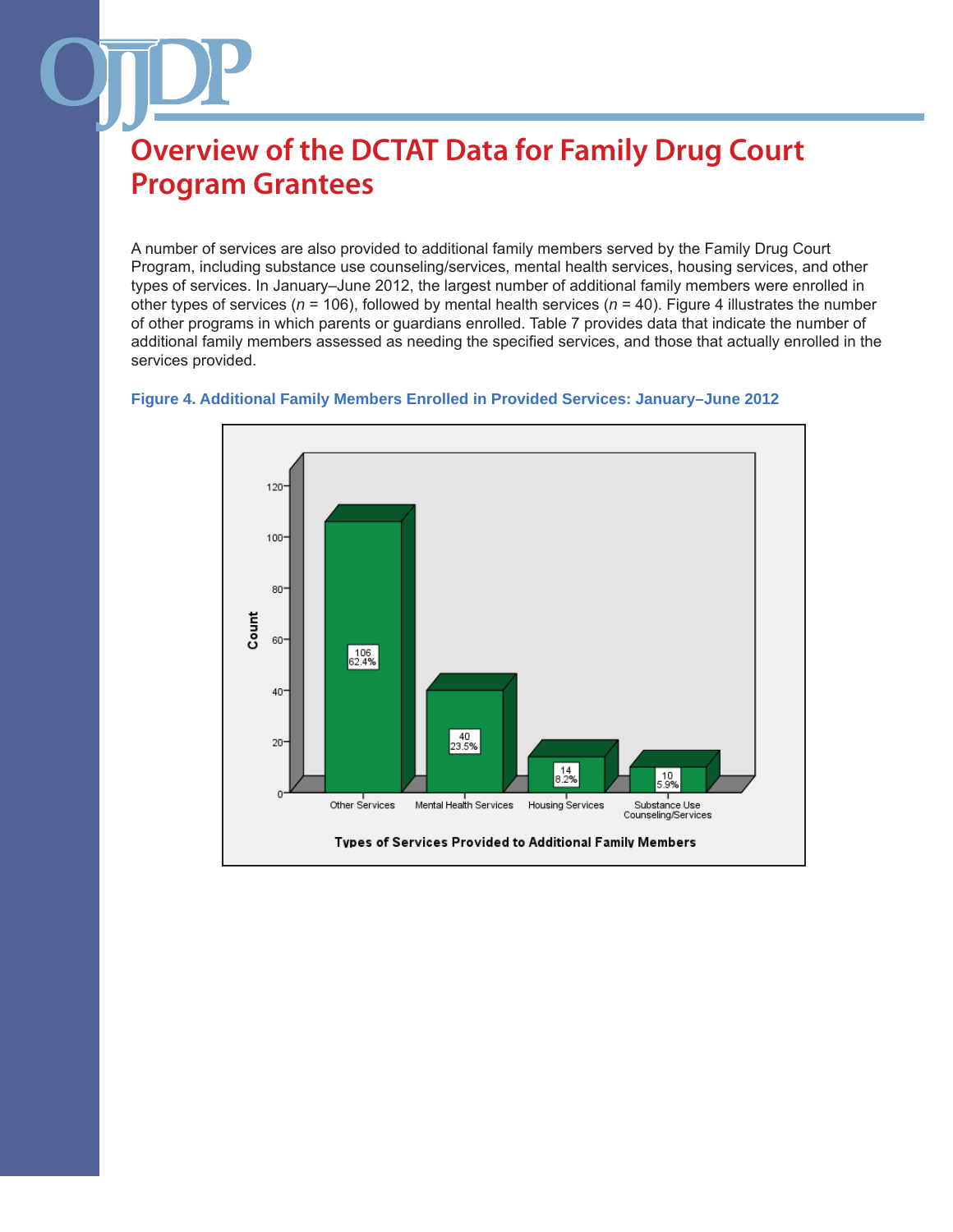#### **Table 7. Services Provided to Additional Family Members: January–June 2012**

| <b>Services Provided to Additional Family Members</b>                                                                     |     |
|---------------------------------------------------------------------------------------------------------------------------|-----|
| Number of additional family members assessed as needing substance use counseling/<br>services during the reporting period | 17  |
| Number of additional family members enrolled in substance use counseling/services during<br>the reporting period          | 10  |
| Number of additional family members assessed as needing mental health services during the<br>reporting period             | 37  |
| Number of additional family members enrolled in mental health services during the reporting<br>period                     | 40  |
| Number of additional family members assessed as needing <b>housing services</b> during the<br>reporting period            | 19  |
| Number of additional family members who successfully found <b>housing</b> during the reporting<br>period                  | 14  |
| Number of additional family members assessed as needing other services during the reporting<br>period                     | 94  |
| Number of additional family members enrolled in other services during the reporting period                                | 106 |

Technical violation data were tracked and reported for parents or guardians enrolled in the program. As shown in Table 8, 211 parents or guardians were tracked for technical violations in January–June 2012. Of those, 102 were arrested for a technical violation, while 49 were arrested for a new technical violation.

#### **Table 8. Technical Violation Measures: January–June 2012**

| <b>Performance Measure</b>                                                                                    | <b>Number</b>                |
|---------------------------------------------------------------------------------------------------------------|------------------------------|
| Number of enrolled parents or guardians arrested for a new technical violation<br>during the reporting period | 49                           |
| Number of enrolled parents or guardians with a technical violation during the<br>reporting period             | 102                          |
| Number of enrolled parents or guardians tracked for technical violations during the<br>reporting period       | 211                          |
| Percent of arrests for technical violations                                                                   | (49/211)<br>Percent = $23%$  |
| Percent of technical violations                                                                               | (102/211)<br>Percent = $48%$ |